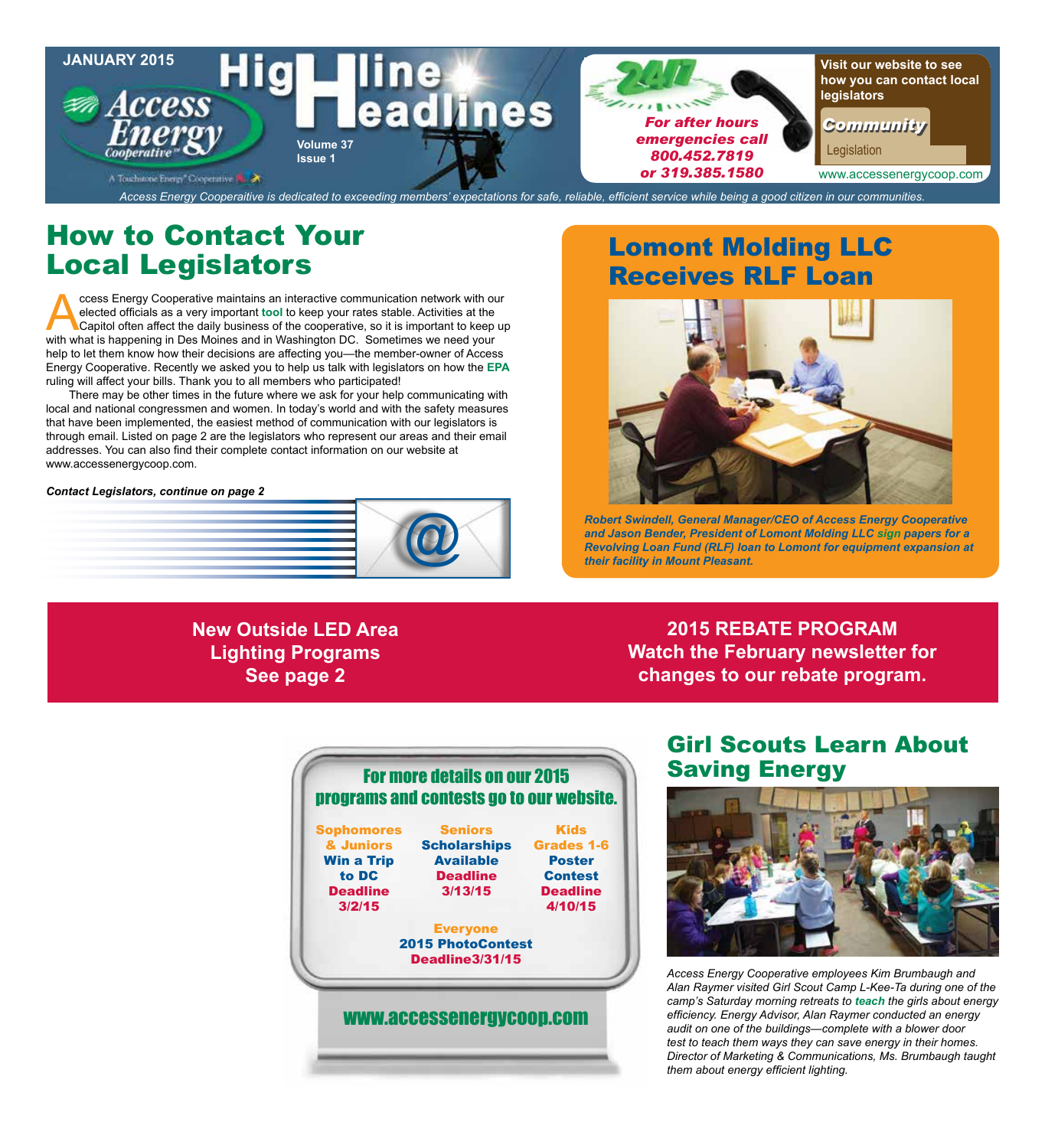## Manager's Corner



### General Manager/CEO Robert Swindell

he Board of Directors approved<br>the cooperative's 2015 budget<br>without any increase in rates<br>for 2015. In order to achieve this we the cooperative's 2015 budget for 2015. In order to achieve this, we reduced our expenditures in some areas, which resulted in several employees moving into part time positions.

The Board also authorized

performing a cost of service and rate study. Our last cost of service study was completed in 2009. The cost of service study looks at our different rate classes, such as single phase or multi-phase, and attempts to make sure that each rate class is covering their cost of the cooperative's expenses to serve that particular class of customer. The goal is to verify that one class of service is not subsidizing another. The cost of service study also looks at whether or not we are recovering adequate revenues through our rates. Along with rates, the cost of service study will review our fees for line extensions, leased lights and other fees charged for various services. Based on the results, the Board of Directors will determine if any rate or fee increases are necessary.

#### **NEW LED AREA LIGHTING PROGRAM**

In 2015, we will begin a new program to phase out our existing high pressure sodium (HPS) leased lights with new LED lights. Any outside area HPS lights which are leased that require maintenance will be replaced with the new LED lights, along with any new leased lights installed. The only thing you should notice is that the

LED produces a white light as opposed to the yellow light from the HPS lights. The LEDs should effectively light the same outside area as the old HPS lights. While the LED lights cost more to purchase, they consume less than half of the electricity of a HPS light. We expect the LED light replacements to be a major part of our energy efficiency plan for the next several years. We also anticipate that the LED lights will require less maintenance. At this time, the monthly lease rate will remain the same as the HPS lights. Our leased lighting rates will be reviewed as part of the cost of service study.

#### **PEAK ALERTS**

We will run **Peak** Alerts on area radio stations this winter. During the winter months, usage tends to peak in the mornings from about 6:00am to 9:00am and again in the late afternoon and early evening from about 4:00pm to 8:00pm. We have been fortunate so far this winter, as peak days usually occur on days with subzero temperatures and/or subzero wind-chill index. During Peak Alerts we ask our members to try and limit their energy use to one major appliance.

# Help Others by Contributing to RECare

ou may make a one-time<br>
contribution to the RECare<br>
program, or you may enclose an<br>
amount each month with your monthly contribution to the RECare amount each month with your monthly electric bill. Just one dollar a month will help others!

*Contacting Legislators from page 1*

This program is administered by the Iowa Community Action Program, and recipients must meet their guidelines. Visit our website or contact our billing department at 319.385.1577 to see how you can help.



## **STATE REPRESENTATIVES**

Phone: (515) 281-3221 Cell Phone: (319) 759-2168 cohoon@legis.iowa.gov **District 81: Mary Gaskill–D** Phone: (515) 281-3221 Home Phone: (641) 682-6417 mary.gaskill@legis.iowa.gov **District 82: Curt Hanson–D**  Phone: (515) 281-3221 Home Phone: (641) 919-2314 curt.hanson@legis.iowa.gov **District 84: David Heaton–R** Phone: (515) 281-3221 Cell Phone: (319) 931-4792 dave.heaton@legis.iowa.gov **District 83: Jerry Kearns–D**  Phone: (515) 281-3221 Home Phone: (319) 524-1570 jerry.kearns@legis.iowa.gov **District 78: Jarad Klein-R** Phone: (515) 281-3221 Home Phone: (319) 636-2082 jarad.klein@legis.iowa.gov **District 88: Tom Sands–R**  Phone: (515) 281-3221 Cell Phone: (319) 750-1423 tom.sands@legis.iowa.gov

#### **COOPERATIVE INFORMATION**

**Access Energy Cooperative** 1800 West Washington Street P.O. Box 440 Mount Pleasant, Iowa 52641

**Phone:** 319.385.1577 **Toll free:** 866.242.4232 **Fax:** 319.385.6873

#### **Website:**

www.accessenergycoop.com **Facebook** facebook.com/AccessEnergyCoop **Twitter** twitter.com/AccessEnergyC **Email:** contactus@accessenergycoop.com

#### **Office Hours:**

Monday-Friday (closed Saturday, Sunday, & Holidays) Office: 7:30 a.m. to 4:00 p.m.

Billing & account information can be accessed 24/7 by calling our office or by visiting our website.

Payments can be placed in the dropbox under the flag pole.

Visa and Mastercard accepted.

**After Hours Emergencies call:** 319.385.1580 or 800.452.7819

#### **General Manager/CEO:** Robert Swindell **Editor:** Kimberly Brumbaugh **Assistant Editor:** Cherity Wibben

#### **Officers and Directors:**

| Jerry Barker                                |                     | District 2 President |
|---------------------------------------------|---------------------|----------------------|
| Fred Hickenbottom District 1 Vice President |                     |                      |
| Joseph Heckethorn District 1 Secretary      |                     |                      |
| Marvin Newton District 3 Treasurer          |                     |                      |
| David Hollingsworth District 1 Director     |                     |                      |
| Larry White                                 | District 2 Director |                      |
| Ronald Campbell                             | District 2 Director |                      |
| Marvin Holtkamp                             | District 3 Director |                      |
| <b>Victor Pierrot</b>                       | District 3 Director |                      |
|                                             |                     |                      |

**FEDERAL SENATORS Senator Chuck Grassley–R** 

U.S. Senate 135 Hart Senate Office Building Washington, DC 20510-0001 Phone: (202) 224-3744 Fax: (202) 224-6020 www.grassley.senate.gov/contact.cfm **Senator Joni Ernst–R**

U.S. Senate

731 Hart Senate Office Building Washington, DC 20510-0001 Phone: (202) 224-3254 Fax: (202) 224-9369 www.ernst.senate.gov/contact.cfm

#### **FEDERAL REPRESENTATIVE Representative Dave Loebsack–D**

U.S. House of Representatives 1513 Longworth House Office Bldg. Washington, DC 20515 Phone: (202) 225-6576 Fax: (202) 226-0757 http://loebsack.house.gov/contactform/



**STATE SENATORS** All State Senators & Representatives have the following address: *Legislator's Name* Iowa Legislature Second Floor, State Capitol Des Moines IA 50319

#### **District 44: Tom Courtney–D**

Phone: (515) 281-3371 Cell Phone: (319) 759-5334 thomas.courtney@legis.iowa.gov **District 41: Mark Chelgren-R** Phone: (515) 281-3371 Home Phone: (641) 814-5665 mark.chelgren@legis.iowa.gov **District 39: Kevin Kenney-D** Phone: (515) 281-3371 Home Phone: (319) 631-4667 kinneyforsenate@gmail.com **District 42: Rich Taylor–D** Phone: (515) 281-3371 Cell Phone: (319) 931-1568 rich.taylor@legis.iowa.gov

# **District 87: Dennis Cohoon–D**

Highline Headlines is published by Access Energy Cooperative, 1800 West Washington Street, P.O. Box 440, Mount Pleasant, IA 52641, Phone: 319.385.1577 Highline Headlines (ISSN 1066-7989) is published monthly for \$2.04 per year, per member by Access Energy Cooperative, 1800 West Washington Street, P.O. Box 440, Mount Pleasant, IA 52641 and at additional offices. Periodical postage paid at Mount

POSTMASTER: send address changes to HIGHLINE HEADLINES, P.O. Box 440, Mount Pleasant, IA 52641-0440.

Pleasant, IA.

Copyright 2001, Access Energy Cooperative.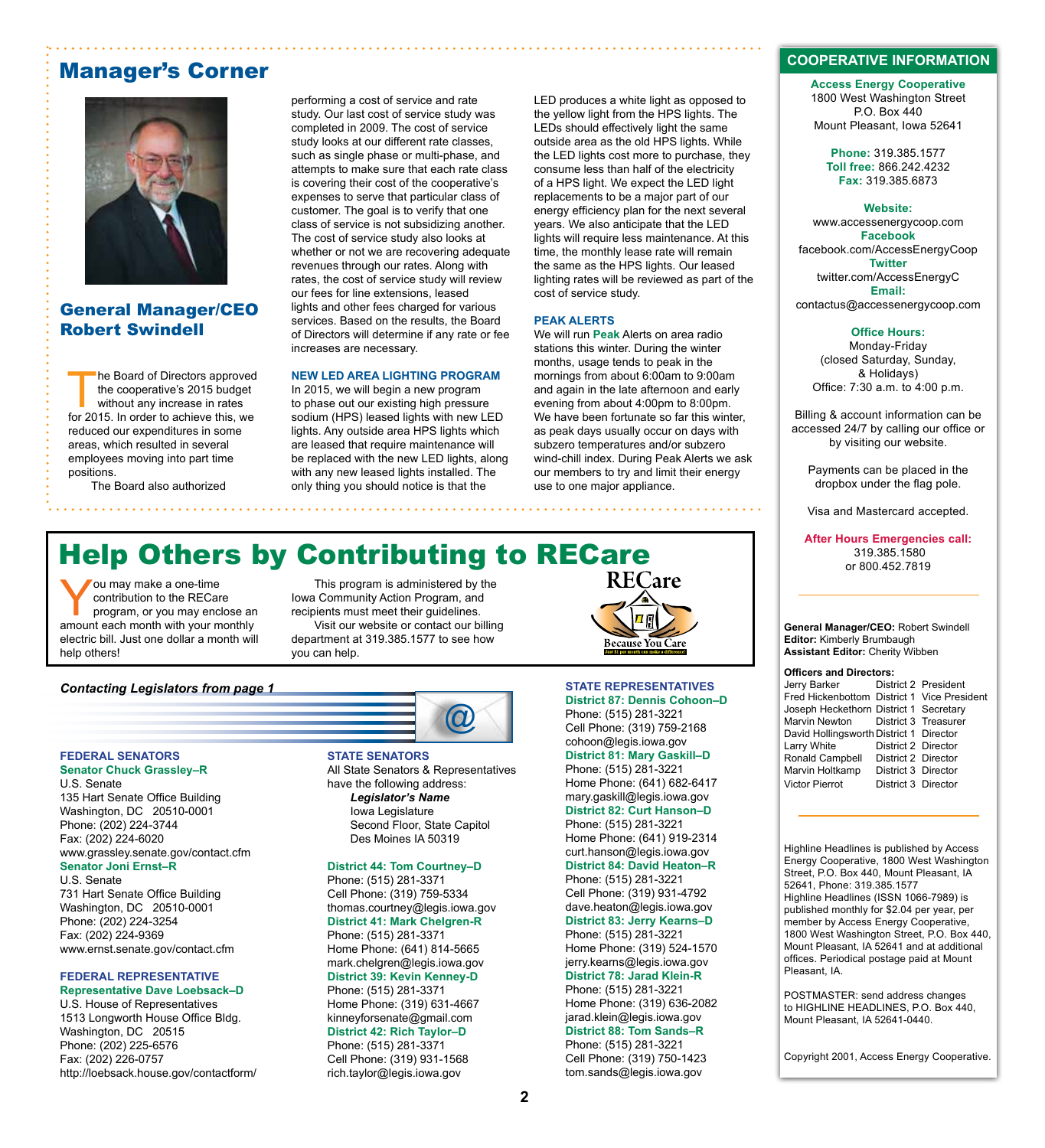## **HOME ELECTRICAL SRFETY INSPECTION FOR KIDS!**



**Always remember to use caution when you're near electricity! Kids, ask an adult to help you complete the inspection below for your home. if you find any hazards, check "Needs Work," and ask an adult to fix them.**

|                |                                                                        | Good | Needs<br>Work |
|----------------|------------------------------------------------------------------------|------|---------------|
| 1 <sub>1</sub> | Electric outlets are not overloaded.                                   |      |               |
| 2.             | Electric cords do not run under a rug or furniture legs.               |      |               |
| 3.             | No electric cords are worn or frayed.                                  |      |               |
| 4.             | Electric appliances are kept away from water.                          |      |               |
| 5.             | There is a fire extingusher in the house.                              |      |               |
| 6.             | Electric heaters are far away from flammable objects.                  |      |               |
| 7.             | Power tools are stored in clean dry areas.                             |      |               |
| 8.             | All smoke detectors are properly working.                              |      |               |
| 9.             | There are safety plug covers on outlets that are not in use.           |      |               |
|                | 10. There are no trees near the house that interfere with power lines. |      |               |

# Space Heater Safety

s temperatures drop this winter,<br>
many will look for supplemental<br>
heating sources for their homes.<br>
Space beaters can be a good alternative many will look for supplemental Space heaters can be a good alternative for those who want to warm one area of their home without turning up the thermostat on the central heating system. However, **space** heaters are also responsible for 32 percent of house fires, according to the National Fire Protection Association. If you are planning to use a space heater in your home this winter, review these tips from Access Energy Cooperative to keep you, your family and your property safe.

**Materials** – What are the components of your space heater made of? Parts like metal grating can be hot to the touch and may burn anyone who gets too close. Make sure you purchase a heater that is cool to the touch and has guards over the coils just in case little fingers get too close. **Placement** - While it can be tempting to place a small heater on a shelf so it is not in the way of pets and children, it is safest to leave the heater on a level floor on a nonflammable surface. Keeping the space heater on the floor can keep it from falling over, preventing fire hazards.

Remember that space heaters and bathrooms are not a good combination, unless the heater is designed for bathroom use. Moisture can damage the heater.

The most important rule about space heater placement is the three-foot rule. Space heaters should always be kept three



feet away from flammable materials and out of the way of children and pets. **Special Features** – Does your space heater have an auto shutoff function? Auto shutoff can be a lifesaver should your space heater **tip** over. If you currently own a space heater without auto shutoff, consider purchasing a heater with this

important safety feature. **Cords** – You should never use an extension cord when plugging in a space heater as it can cause overheating. The space heater, should be plugged directly into a wall outlet, and should be the only thing plugged in to the wall outlet. Also make sure cords aren't in a high-traffic area so they are not a tripping hazard. **Use** – Never leave a heater unattended while in use. If you are leaving your home or going to bed, make sure to unplug the

heater. Following these tips and making sure to follow the manufacturer's instructions can keep you safe this winter. *Sources: April Lollar, NRECA; APR; CCC*

# Members Saving on Prescriptions



n December, 31 members saved \$971 on their prescriptions.

To find out more on the discounts offered check out our website at www.accessenergycoop.com. It's easy to save–you just have to

show your card to participating merchants. If you own a business and would like to offer a discount for the card, please contact Kim Brumbaugh at kbrumbaugh@accessenergycoop.com or call our office at 1.866.242.4232.

# FIGHTING THE WINTER GHILLS

nother colder-than-normal<br>winter is predicted for<br>much of the country this<br>year. Frigid temperatures can winter is predicted for much of the country this year. Frigid temperatures can cause heating **systems** to work overtime, and since heating and cooling can make up nearly half of your electric bill, you may want to look for ideas on how to keep your bill in control.

Here are things you can do now to help ensure you are managing your energy use and spending less.

- Wrap exposed **pipes** and water heaters that are in unconditioned spaces.
- Change your air filter once a month.
- Keep drapes closed at night and keep those that don't get direct sunlight closed during the day, too.
- Keep the fireplace damper closed when it is not in use.
- Caulk around the fireplace hearth, and caulk or weather strip around doors and windows.
- Log on to your Access Energy Cooperative account to keep up with your use. If we've had a few days of frigid temperatures, see how you can try to save on days that are milder.
- Dress for the weather, even if you are inside. Wearing proper clothing like long sleeves and pants,

or wrapping up in a cozy blanket will help combat the temptation of bumping up the thermostat.

Using the tips above can certainly help you manage your energy use, but your bill may still be higher than normal in winter months. Why?

The weather makes a big impact on electric bills, accounting for nearly half of your bill. Even those with the most efficient HVAC systems will see more use in extreme weather. When extreme cold temperatures hit, our heaters work overtime.

For example, even if you set your thermostat to our recommended 68 degrees in the winter, when it is 19 degrees outside, your system has to work hard to make up that 49-degree difference.

Your heater works harder and cycles on and off more often, making your use much higher. That means your bill will be much higher. Additional tips:

• Speak to one of our energy efficiency experts. They can help you understand how weather and your use patterns affect your bill. • Schedule a free energy audit and let Access Energy Cooperative experts help you find ways to reduce energy use in your home.

• Check our website for more information on how to save energy at www.accessenergycoop.com.

*Sources: April Lollar, NRECA; APR; CCC*



They're out of sight, but don't forget about your air ducts. Taking care of them can save money and energy. Check ducts for air leaks. Take care of minor sealing jobs with heat-approved tape, especially in **attics** and in vented crawl spaces. Call the pros for major ductwork repairs. *Source: U.S. Department of Energy*